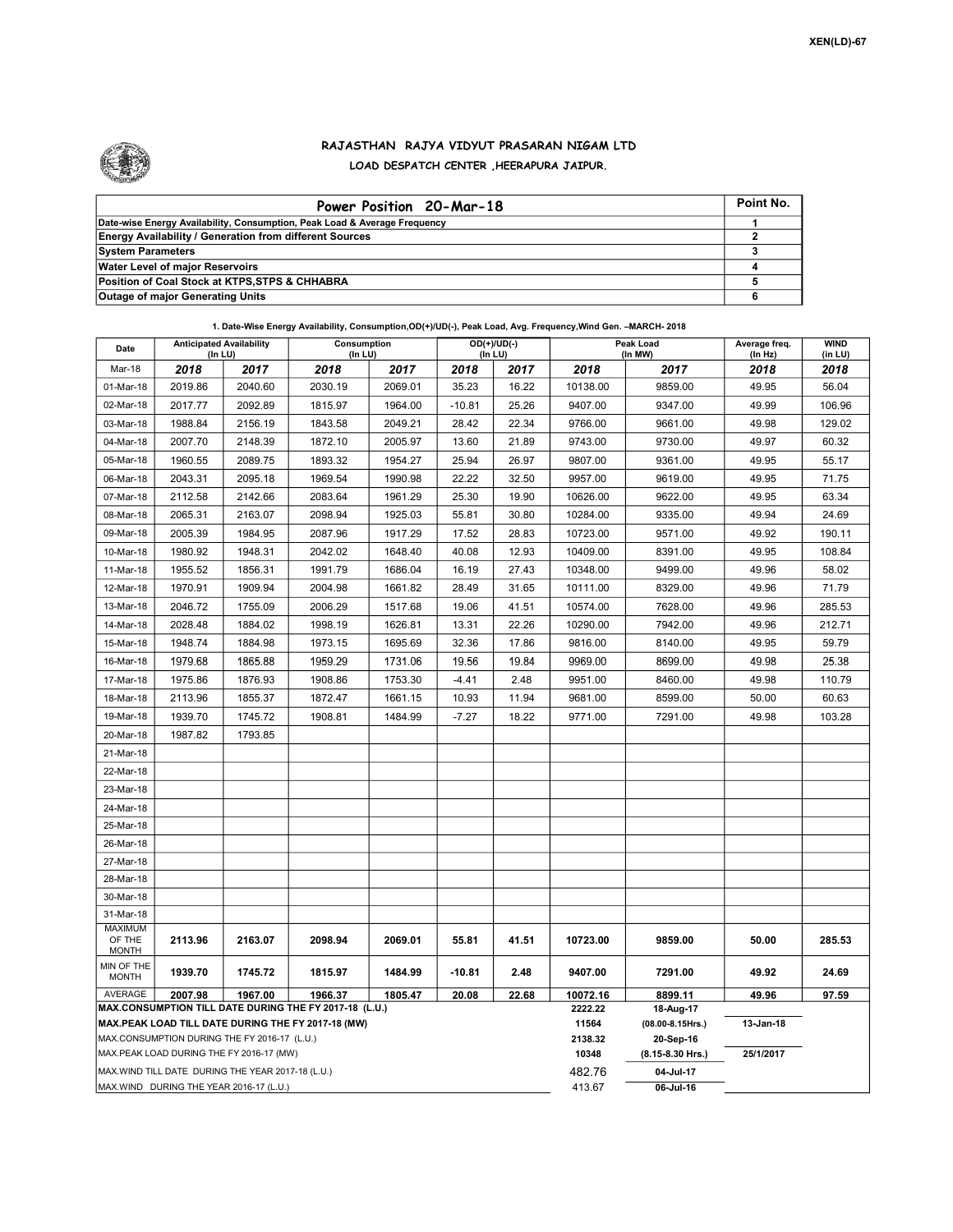## 2.Anticipated Availability/Generation From Different Sources

|  | <b>XEN(LD)-68</b> |
|--|-------------------|
|--|-------------------|

|                | (In LU)                                                                  |                             |                         |                    |                             |                         |                    |                             |                         |                    |                             |                         |                    |
|----------------|--------------------------------------------------------------------------|-----------------------------|-------------------------|--------------------|-----------------------------|-------------------------|--------------------|-----------------------------|-------------------------|--------------------|-----------------------------|-------------------------|--------------------|
| S.No.          | Sources Available to Rajasthan /                                         | Prior                       | Prior                   | Actual             | Prior                       | Prior                   | Actual             | Prior                       | Prior                   | Actual             | Prior                       | Prior                   | Actual             |
|                | Installed Capacity as on 30.09.2016<br>(In MW)                           | assessment<br>of Avail. For | assessment<br>of Avail. | Energy<br>Received | assessment<br>of Avail. For | assessment<br>of Avail. | Energy<br>Received | assessment<br>of Avail. For | assessment<br>of Avail. | Energy<br>Received | assessment<br>of Avail. For | assessment<br>of Avail. | Energy<br>Received |
|                |                                                                          | next Day                    |                         |                    | next Day                    |                         |                    | next Day                    |                         |                    | next Day                    |                         |                    |
|                |                                                                          |                             | 16-Mar-18               |                    |                             | 17-Mar-18               |                    |                             | 18-Mar-18               |                    |                             | 19-Mar-18               |                    |
| -1             | KTPS (1240/1240)                                                         | 235.00                      | 246.00                  | 218.58             | 246.00                      | 235.00                  | 191.37             | 246.00                      | 246.00                  | 207.96             | 246.00                      | 246.00                  | 206.76             |
| $\overline{2}$ | STPS (1500/1500)                                                         | 268.00                      | 273.00                  | 227.18             | 273.00                      | 268.00                  | 209.47             | 165.00                      | 273.00                  | 176.39             | 110.00                      | 165.00                  | 111.58             |
| 3<br>4         | DHOLPUR GAS CCPP (330/330)<br>RAMGARH (273.5/273.5)                      | 0.00<br>40.00               | 0.00<br>42.00           | 0.00<br>40.45      | 0.00<br>39.00               | 0.00<br>40.00           | 0.00<br>39.40      | 0.00<br>40.00               | 0.00<br>39.00           | 0.00<br>38.41      | 0.00<br>39.00               | 0.00<br>40.00           | 0.00<br>39.11      |
| 5              | RAPP-A(200/200)                                                          | 42.00                       | 43.00                   | 43.86              | 42.00                       | 42.00                   | 44.80              | 42.00                       | 42.00                   | 44.09              | 42.00                       | 42.00                   | 44.04              |
| 6              | MAHI (140/140)                                                           | 0.00                        | 0.00                    | 9.72               | 0.00                        | 0.00                    | 8.02               | 0.00                        | 0.00                    | 6.32               | 0.00                        | 0.00                    | 8.58               |
| 7              | CHAMBAL (RPS+JS) (135.5/271)                                             | 26.50                       | 26.50                   | 15.68              | 26.50                       | 26.50                   | 9.58               | 26.50                       | 26.50                   | 9.65               | 26.50                       | 26.50                   | 13.81              |
| 8<br>9         | GIRAL LIGNITE (250/250)<br>CHHABRA TPS 1000/1000                         | 0.00<br>163.00              | 0.00<br>218.00          | 0.00<br>293.74     | 0.00<br>218.00              | 0.00<br>163.00          | 0.00<br>265.97     | 0.00<br>218.00              | 0.00<br>218.00          | 0.00<br>314.11     | 0.00<br>218.00              | 0.00<br>218.00          | 0.00<br>328.6      |
| 10             | ADANI (TPS) + KALISINDH (TPS)<br>(1200+1200/1320+1200)                   | 272.00                      | 272.00                  | 254.34             | 272.00                      | 272.00                  | 218.80             | 356.00                      | 272.00                  | 268.90             | 420.08                      | 356.00                  | 340.50             |
| 11             | WIND FARM (3980.40/4119.15)                                              | 38.25                       | 44.50                   | 25.38              | 176.00                      | 38.25                   | 110.79             | 65.75                       | 176.00                  | 60.63              | 176.00                      | 65.75                   | 103.28             |
| 12             | SOLAR POWER(737.70/1295.70)                                              | 0.00                        | 0.00                    | 0.00               | 0.00                        | 0.00                    | 0.00               | 0.00                        | 0.00                    | 0.00               | 0.00                        | 0.00                    | 0.00               |
| 13<br>14       | <b>CAPTIVE POWER PLANTS</b><br>REGIONAL (INTRA STATE) O.A. (VLTPS)       | 0.00<br>0.00                | 0.00<br>0.00            | 0.00<br>0.00       | 0.00<br>0.00                | 0.00<br>0.00            | 0.00<br>0.00       | 0.00<br>0.00                | 0.00<br>0.00            | 0.00<br>0.00       | 0.00<br>0.00                | 0.00<br>0.00            | 0.00<br>0.00       |
| 15             | <b>OPEN ACCESS</b>                                                       | 33.75                       | 46.64                   | 46.61              | 38.72                       | 33.75                   | 44.08              | 35.87                       | 38.72                   | 38.70              | 40.52                       | 35.87                   | 36.24              |
| 16             | BIOMASS - (101.95/119.25)                                                | 6.00                        | 6.00                    | 6.15               | 6.00                        | 6.00                    | 6.16               | 6.00                        | 6.00                    | 6.00               | 5.00                        | 6.00                    | 4.80               |
| 17             | BARSINGHSAR LTPS(250/250)                                                | 21.00                       | 24.00                   | 21.56              | 46.00                       | 21.00                   | 27.65              | 48.00                       | 46.00                   | 44.42              | 23.00                       | 48.00                   | 44.83              |
| 18             | RAJWEST (1080/1080)<br><b>TOTAL (A): 1-18</b>                            | 201.00<br>1346.50           | 177.00<br>1418.64       | 188.79<br>1392.04  | 201.00<br>1584.22           | 201.00<br>1346.50       | 166.50<br>1342.59  | 201.00<br>1450.12           | 201.00<br>1584.22       | 171.99<br>1387.57  | 201.00<br>1547.10           | 201.00<br>1450.12       | 194.09<br>1476.23  |
| 19             | <b>BBMB COMPLEX</b>                                                      |                             |                         |                    |                             |                         |                    |                             |                         |                    |                             |                         |                    |
|                | a) BHAKRA(230.79/1516.3)                                                 | 27.45                       | 27.96                   | 27.14              | 26.59                       | 27.45                   | 26.56              | 26.59                       | 26.59                   | 26.64              | 26.55                       | 26.59                   | 26.82              |
|                | b) DEHAR (198/990)                                                       | 5.17                        | 5.17                    | 5.17               | 5.17                        | 5.17                    | 5.17               | 5.09                        | 5.17                    | 5.01               | 5.01                        | 5.09                    | 5.01               |
|                | c) PONG (231.66/396)                                                     | 29.52                       | 30.87                   | 29.88              | 28.81                       | 29.52                   | 29.05              | 29.60                       | 28.81                   | 29.29              | 29.52                       | 29.60                   | 28.89              |
| 20             | TOTAL : a TO c<br><b>CENTRAL STATIONS</b>                                | 62.14                       | 64.01                   | 62.19              | 60.58                       | 62.14                   | 60.77              | 61.27                       | 60.58                   | 60.94              | 61.08                       | 61.27                   | 60.72              |
|                | d) SINGRAULI<br>(300/2000)                                               | 82.20                       | 82.20                   | 82.20              | 82.61                       | 82.20                   | 81.89              | 82.76                       | 82.61                   | 79.39              | 79.73                       | 82.76                   | 79.35              |
|                | e) RIHAND<br>(310.24/3000)                                               | 109.64                      | 109.30                  | 110.35             | 109.84                      | 109.64                  | 109.64             | 109.30                      | 109.84                  | 109.84             | 123.18                      | 109.30                  | 109.35             |
|                | f) UNCHAHAR-I(20/420)                                                    | 5.69                        | 6.74                    | 5.23               | 11.20                       | 5.69                    | 1.96               | 6.00                        | 11.20                   | 4.43               | 4.58                        | 6.00                    | 2.28               |
|                | g) UNCHAHAR-II& III(61/630)<br>h) INDIRA GANDHI STPS(JHAJHAR) 0.00/1500) | 21.30                       | 24.92                   | 18.48              | 25.38                       | 21.30                   | 6.01               | 22.18                       | 25.38                   | 13.46              | 17.22                       | 22.18                   | 9.85               |
|                |                                                                          | 0.00                        | 0.00                    | 0.00               | 0.00                        | 0.00                    | 0.00               | 0.00                        | 0.00                    | 0.00               | 0.00                        | 0.00                    | 0.00               |
|                | i) NCTPS DADRI St-II (43.22/980) +<br>DADRI-TH                           | 6.91                        | 8.74                    | 5.03               | 8.59                        | 6.91                    | 0.84               | 8.51                        | 8.59                    | 2.85               | 7.09                        | 8.51                    | 3.06               |
|                | i) DADRI GAS (77/830)                                                    | 2.74                        | 3.12                    | 2.20               | 3.34                        | 2.74                    | 0.13               | 3.34                        | 3.34                    | 1.69               | 3.02                        | 3.34                    | 1.43               |
|                | k) ANTA<br>(83.07/419)<br>I) AURAIYA<br>(61.03/663)                      | 0.00<br>0.00                | 0.00<br>0.00            | 0.00<br>0.00       | 0.00<br>0.00                | 0.00<br>0.00            | 0.00<br>0.00       | 0.00<br>0.00                | 0.00<br>0.00            | 0.00<br>0.00       | 0.00<br>0.00                | 0.00<br>0.00            | 0.00<br>0.00       |
|                | (44/440)<br>m) NAPP                                                      | 9.36                        | 9.31                    | 9.31               | 9.47                        | 9.36                    | 9.36               | 9.53                        | 9.47                    | 9.47               | 9.47                        | 9.53                    | 9.53               |
|                | n) RAPP-B<br>(125/440)                                                   | 33.50                       | 33.58                   | 33.58              | 33.50                       | 33.50                   | 33.50              | 33.58                       | 33.50                   | 33.50              | 33.67                       | 33.58                   | 33.58              |
|                | o) RAPP-C<br>(88/440)                                                    | 9.57                        | 9.57                    | 9.57               | 9.57                        | 9.57                    | 9.57               | 9.57                        | 9.57                    | 9.57               | 9.57                        | 9.57                    | 9.57               |
|                | p) SALAL<br>(20.36/690)                                                  | 0.67                        | 0.79                    | 0.94               | 0.71                        | 0.67                    | 0.75               | 0.66                        | 0.71                    | 0.75               | 0.68                        | 0.66                    | 0.72               |
|                | q) URI<br>(70.37/720)                                                    | 11.56                       | 10.51                   | 11.63              | 9.86                        | 11.56                   | 9.57               | 8.70                        | 9.86                    | 9.94<br>0.11       | 9.23                        | 8.70                    | 9.36               |
|                | r) TANAKPUR (10.86/94)<br>s) CHAMERA - (105.84/540)                      | 0.06<br>3.92                | 0.07<br>3.92            | 0.09<br>3.92       | 0.06<br>3.92                | 0.06<br>3.92            | 0.09<br>3.92       | 0.08<br>3.92                | 0.06<br>3.92            | 3.92               | 0.04<br>3.92                | 0.08<br>3.92            | 0.08<br>3.92       |
|                | t) CHAMERA-II (29.01/300)                                                | 1.06                        | 1.06                    | 1.16               | 1.06                        | 1.06                    | 1.14               | 1.06                        | 1.06                    | 1.06               | 1.06                        | 1.06                    | 1.06               |
|                | u) CHAMERA-III (25.21/231)                                               | 0.75                        | 0.75                    | 0.75               | 0.75                        | 0.75                    | 0.75               | 0.75                        | 0.75                    | 0.75               | 0.75                        | 0.75                    | 0.75               |
|                | v) DHAULIGANGA (27/280)                                                  | 0.74                        | 0.74                    | 0.74               | 0.74                        | 0.74                    | 0.74               | 0.74                        | 0.74                    | 0.74               | 0.74                        | 0.74                    | 0.74               |
|                | w) DULHASTI (42.42/390)                                                  | 2.50                        | 2.39                    | 2.39               | 2.61                        | 2.50<br>1.63            | 2.72<br>1.08       | 2.50                        | 2.61                    | 2.61               | 2.39<br>0.76                | 2.50<br>0.76            | 2.18               |
|                | x) SEWA (13/120)<br>y) NJPC                                              | 1.63<br>5.58                | 1.36<br>5.58            | 1.36<br>5.58       | 1.08<br>5.55                | 5.58                    | 5.58               | 0.76<br>5.55                | 1.08<br>5.55            | 0.87<br>5.57       | 5.67                        | 5.55                    | 0.76<br>5.58       |
|                | (112.00/1500)+RAMPUR(31.808/412.02)                                      |                             |                         |                    |                             |                         |                    |                             |                         |                    |                             |                         |                    |
|                | z) TEHRI (75/1000)                                                       | 4.73                        | 4.73                    | 4.73               | 5.51                        | 4.73                    | 4.98               | 5.51                        | 5.51                    | 5.5'               | 5.48                        | 5.51                    | 5.51               |
| aa)            | KOTESHWR (33.44/400) + PARBATI3                                          | 2.55                        | 2.55                    | 5.01               | 2.55                        | 2.55                    | 5.16               | 5.40                        | 2.55                    | 5.40               | 2.23                        | 5.40                    | 5.36               |
|                | (56.73/520)<br>ab) TALA                                                  | 0.11                        | 0.18                    | 0.18               | 0.30                        | 0.11                    | 0.11               | 0.30                        | 0.30                    | 0.30               | 0.30                        | 0.30                    | 0.30               |
|                | ac) MUNDRA UMPP (380/4000)                                               | 72.96                       | 72.72                   | 72.72              | 72.96                       | 72.96                   | 66.42              | 72.96                       | 72.96                   | 56.92              | 63.46                       | 72.96                   | 70.68              |
|                | ad) SASAN (372/3960)                                                     | 89.34                       | 89.34                   | 89.34              | 89.34                       | 89.34                   | 89.34              | 89.34                       | 89.34                   | 89.34              | 89.34                       | 89.34                   | 89.34              |
|                | ae) FRKKA+KHLGN+TLCHR (70.18/3940)                                       | 25.43                       | 28.48                   | 26.46              | 29.32                       | 25.43                   | 12.51              | 23.57                       | 29.32                   | 15.92              | 22.07                       | 23.57                   | 16.45              |
|                | af) URS POWER(DADRI TH-I)                                                | 0.00                        | 0.00                    | 0.00               | 0.00                        | 0.00                    | 0.00               | 0.00                        | 0.00                    | 0.00               | 0.00                        | 0.00                    | 0.00               |
|                | <b>TOTAL SCHEDULE(a TO af)</b><br>LOSSES                                 | 566.64<br>$-26.85$          | 576.66<br>$-27.28$      | 565.14<br>$-29.14$ | 580.41<br>$-27.08$          | 566.64<br>$-26.85$      | 518.53<br>$-27.09$ | 567.86<br>$-25.78$          | 580.41<br>$-27.08$      | 524.85<br>$-27.31$ | 556.73<br>$-22.51$          | 567.86<br>$-25.78$      | 531.52<br>$-24.40$ |
|                | NET SCHEDULED                                                            | 539.79                      | 549.38                  | 536.00             | 553.34                      | 539.79                  | 491.45             | 542.08                      | 553.34                  | 497.54             | 534.22                      | 542.08                  | 507.12             |
| 21             | BILATERAL (REG.) EXCL. BANKING                                           | 4.74                        | 4.62                    | 4.62               | 4.74                        | 4.74                    | 4.74               | 4.66                        | 4.74                    | 4.74               | 4.66                        | 4.66                    | 4.66               |
|                |                                                                          |                             |                         |                    |                             |                         |                    |                             |                         |                    |                             |                         |                    |
| 22<br>23       | BANKING<br>BILATERAL(INTER-REG.).                                        | 0.00<br>102.93              | 0.00<br>83.66           | 0.00<br>102.93     | 0.00<br>114.41              | 0.00<br>99.19           | 0.00<br>102.93     | 0.00<br>114.63              | 0.00<br>100.71          | 0.00<br>114.41     | 0.00<br>114.63              | 0.00<br>102.79          | 0.00<br>100.23     |
| 24             | EXCLUDING (ISOA & BANKING)<br>INTER STATE OPEN ACCESS<br>(BILATERAL+IEX) | $-33.75$                    | $-46.64$                | $-46.61$           | $-38.72$                    | $-33.75$                | $-44.08$           | $-35.87$                    | $-38.72$                | $-38.70$           | $-40.52$                    | $-35.87$                | $-36.24$           |
| 25             | INDIAN ENERGY EXCHANGE                                                   | 15.66                       | $-49.25$                | $-49.25$           | $-104.02$                   | 15.66                   | 15.66              | $-135.91$                   | $-104.02$               | $-104.02$          | $-172.26$                   | $-135.91$               | $-135.91$          |
|                | TOTAL(B): (19 TO 25)                                                     | 629.36                      | 561.03                  | 547.69             | 529.74                      | 629.36                  | 570.68             | 489.59                      | 529.74                  | 473.97             | 440.72                      | 489.59                  | 439.85             |
|                | TOTAL GENERATION (A+B): 1 TO<br>125                                      |                             |                         | 1939.72            |                             |                         | 1913.27            |                             |                         | 1861.54            |                             |                         | 1916.08            |
|                | OVER DRAWAL (+)/UNDER<br>DRAWAL (-)                                      |                             |                         | 19.56              |                             |                         | $-4.41$            |                             |                         | 10.93              |                             |                         | $-7.27$            |
|                | <b>GRAND TOTAL</b><br>LAST YEAR                                          | 1975.86<br>1876.93          | 1979.68<br>1865.88      | 1959.29<br>1731.06 | 2113.96<br>1855.37          | 1975.86<br>1876.93      | 1908.86<br>1753.30 | 1939.70<br>1745.72          | 2113.96<br>1855.37      | 1872.47<br>1661.15 | 1987.82<br>1793.85          | 1939.70<br>1745.72      | 1908.81<br>1484.99 |
|                |                                                                          |                             |                         |                    |                             |                         |                    |                             |                         |                    |                             |                         |                    |